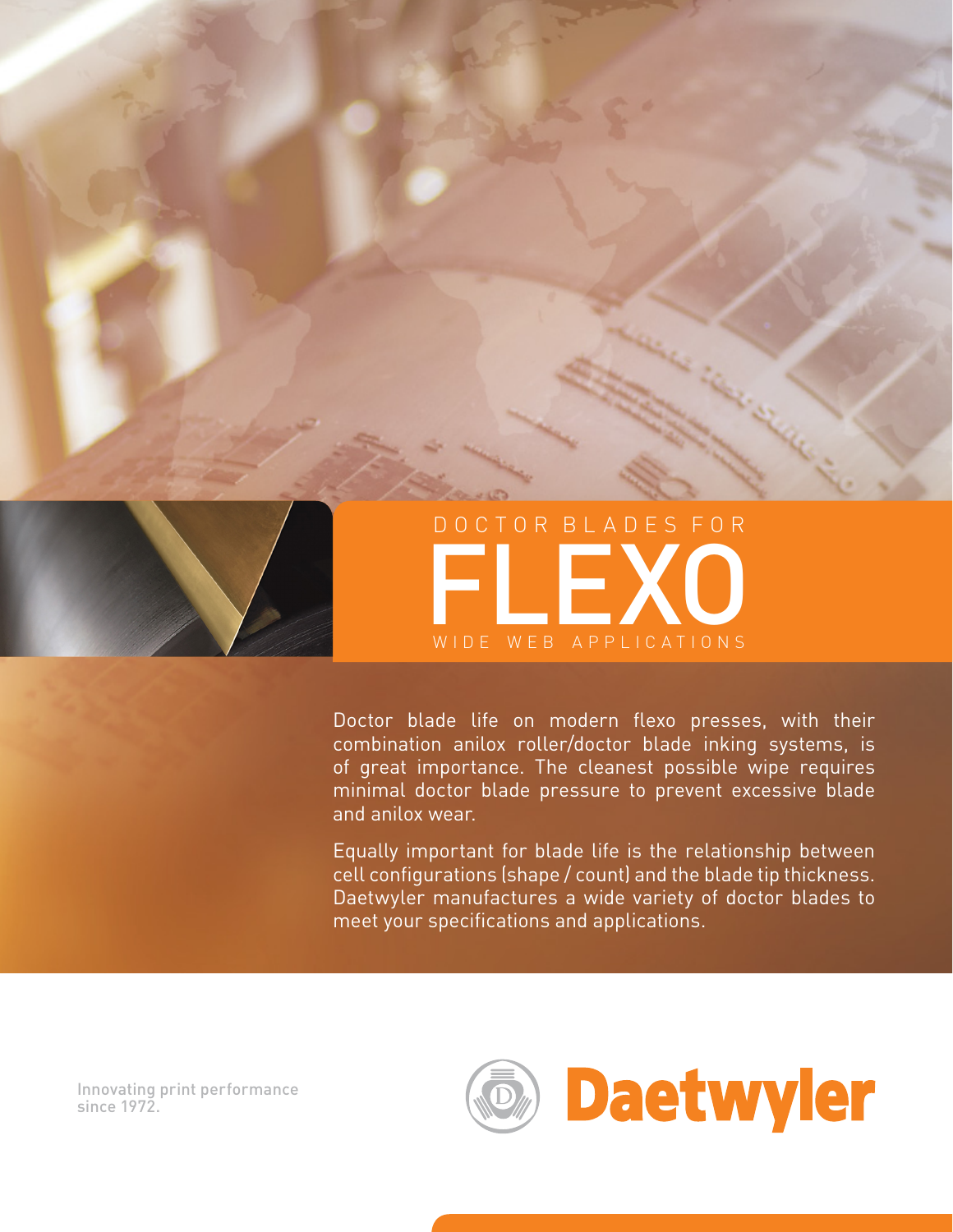

### **STANDARD**

This special design of our European steel is the most commonly used product for wide web applications. Tips Available : Lamella / Radius

### BLUESTAR

This blade is made of special, heat treated steel. It is most often used in wide web applications when printing process color. The special tip design gives both stability and durability to the blade making it idea for medium run lengths. Tips Available : Multiblade

### **SOFT**

This blade is coated with a soft, corrosion-resistant nickel based material. The soft coating provides a more gentle contact point therefore reducing or eliminating the chance of anilox score lines. This coating also heals small nicks in the blade edge, reducing lines and streaking as well as steel contamination in the inks. Tips Available : Lamella / Radius

### **LONGLIFE**

The doctor blade choice for fighting print defects, such as streaking. It is commonly used for abrasive inks and coatings. This hardened coating significantly lengthens blade life, therefore reduces the amount of steel contamination in the ink. Fewer blade changes are needed, resulting in reduced downtime and waste. Tips Available : Lamella / Radius / Multiblade



## **STARLIFE**

This doctor blade is primarily used for very abrasive inks, primarily white containing TiO2 pigments. The hardened coating protects the doctor blade from damage and also offers a low coefficient of friction therefore reducing anilox wear. Tips Available : Radius

### GAMUTSTAR



A new coating designed to extend blade life and reduce anilox scoring, while providing the cleanest possible wipe. This is specifically suited when blade changes need to be predetermined (such as in ECG printing). This allows the blades changes to occur at specific times, eliminating unnecessary downtime. Tips Available : Radius / Lamella

# CONTAINMENT BLADES

Daetwyler offers multiple solutions for doctor blades used for containment purposes.

**PolyPro –** Available in thicknesses of .007", .015" and .020". These are the most common and cost effective containment blades.

**OptiPro Plus –** Often used in combination with longer lasting coated blades such as Longlife, Starlife or GamutStar. A good fit for ECG printing and also for abrasive inks and coatings

**PearlStar –** This blade has a proprietary coating that repels ink. This repelling property added together with low friction values make it ideal for customers experiencing back doctoring issues.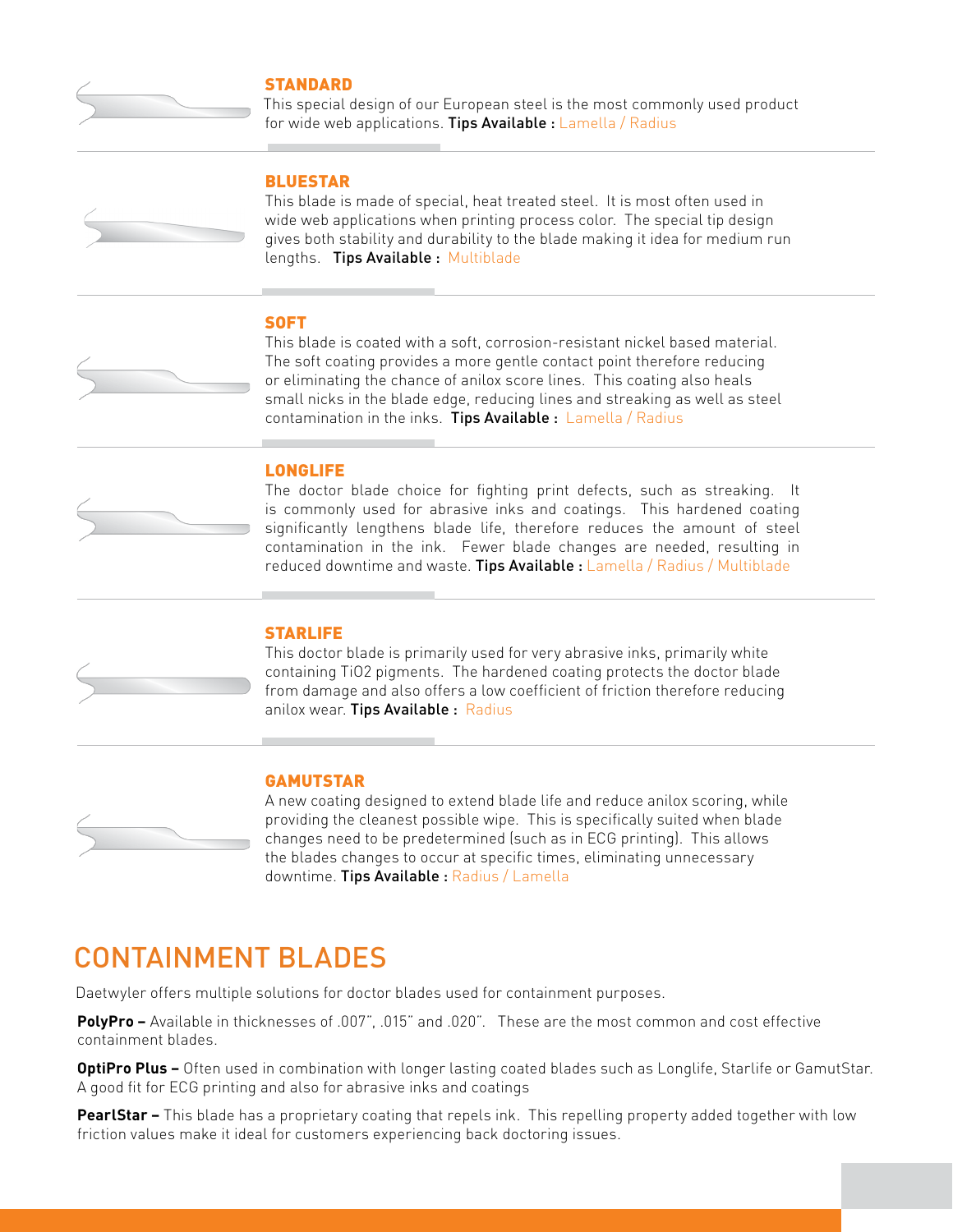

CHAMBER DOCTOR BLADE SYSTEMS There are two distinctly different blade systems; single Reverse-Angle Blade system and the more commonly used Enclosed Doctor Blade System. Angles on an enclosed system are pre-set and for single reverse-angle blade system the industry standard is approximately 30 to 35 degrees. Flat angles create greater contact area, requiring more doctor blade pressure to get a clean wipe. This increase in pressure creates excessive anilox and blade wear.



REVERSE ANGLE DOCTOR BLADES Provide excellent printing and wiping. To obtain best results, the blade holder must be cleaned carefully and be in good condition. The Doctor Blade must be mounted absolutely straight and without waves. To prevent waves, tighten bolts in the blade holder from the center out. As always, minimal pressure is the key to successful printing.



THE CORRECT PRESSURE Minimum pressure ensures consistent blade wear and extended anilox life. The thinner the tip, the less pressure required to achieve a clean and brilliant printing result. It is recommended to use the same material on both sides of the chamber to eliminate uneven pressure. Increased pressure leads to a deflection of the doctor blade, resulting in a reduced angle and therefore in an increased contact area. The actual wiping is done by the back of the blade, leading to excessive anilox and blade wear.



THE INCORRECT PRESSURE Or excessive blade pressure creates free floating metal slivers that contaminate ink systems. When a hard particle becomes trapped between the deflected blade tip and the anilox, this particle rides there, effectively destroying rows of cells. These rows of cells appear as thin bands running the circumference of an anilox and are commonly called score lines.



PROPER SYSTEM ALIGNMENT For consistent ink metering, best print quality and optimized blade life, an enclosed chamber system requires perfect alignment (both horizontal and vertical) so that both blades have equal amounts of pressure. Incorrect alignment creates uneven blade pressure, blade wear and/or ink leakage.

A common error that results from correcting alignment problems is excessive blade pressure. This excessive pressure will lead to a variety of previously discussed problems, like score lines.



Correct

Incorrect